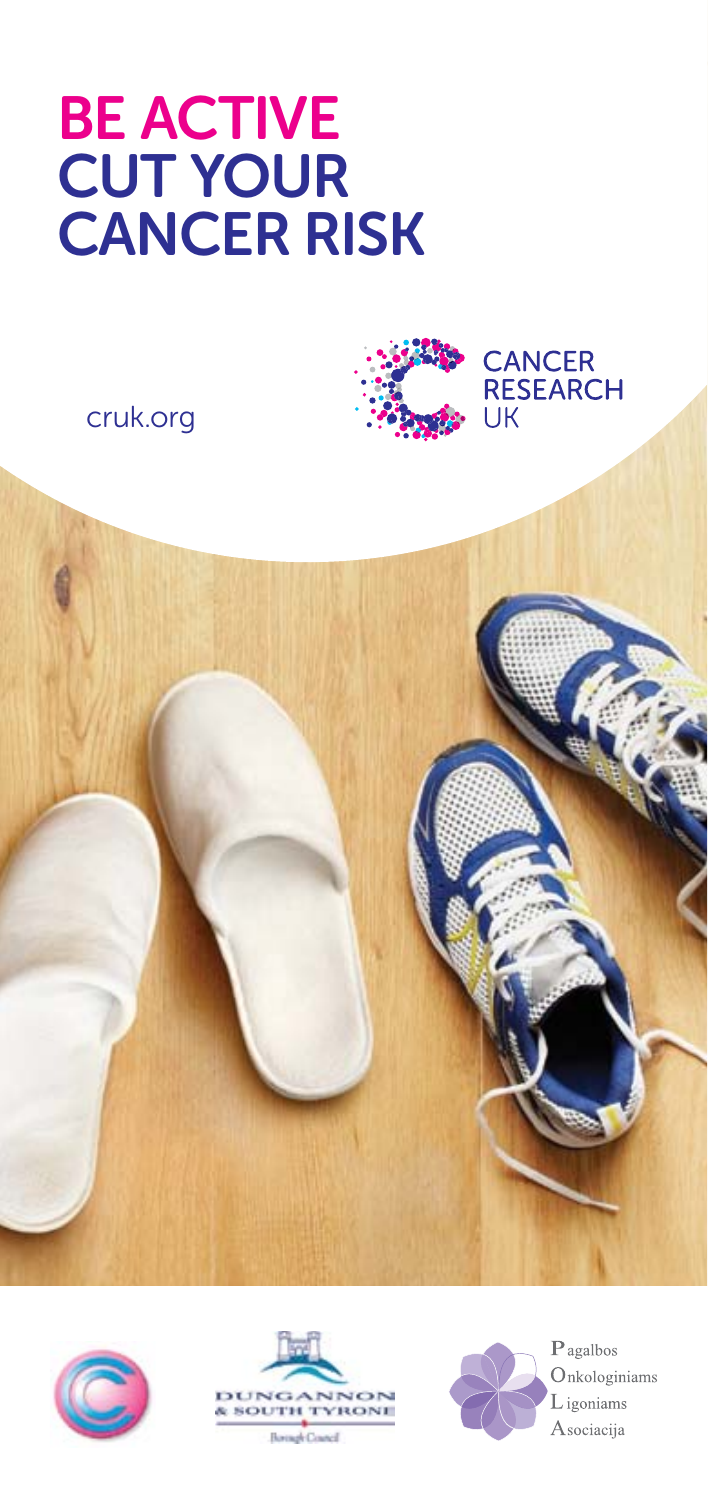Being physically active isn't just about running or going to the gym.

It can include everyday things like housework, gardening or walking, as well as sports.

Keeping active could help prevent thousands of cancers in the UK every year.

#### In this leaflet you can find out about:

- why being active reduces cancer risk
- the levels of activity you should aim for
- tips for moving more.

## Why should I be active?

Being physically active helps reduce the risk of some types of cancer. These include bowel and breast cancer, which are two of the most common types of cancer in the UK.

Physical activity could reduce the risk of these cancer types:



Being active can also help prevent other health problems such as diabetes, stroke and heart disease.

> Being active also helps you to keep a healthy weight, which is another important way to lower the chances of developing cancer.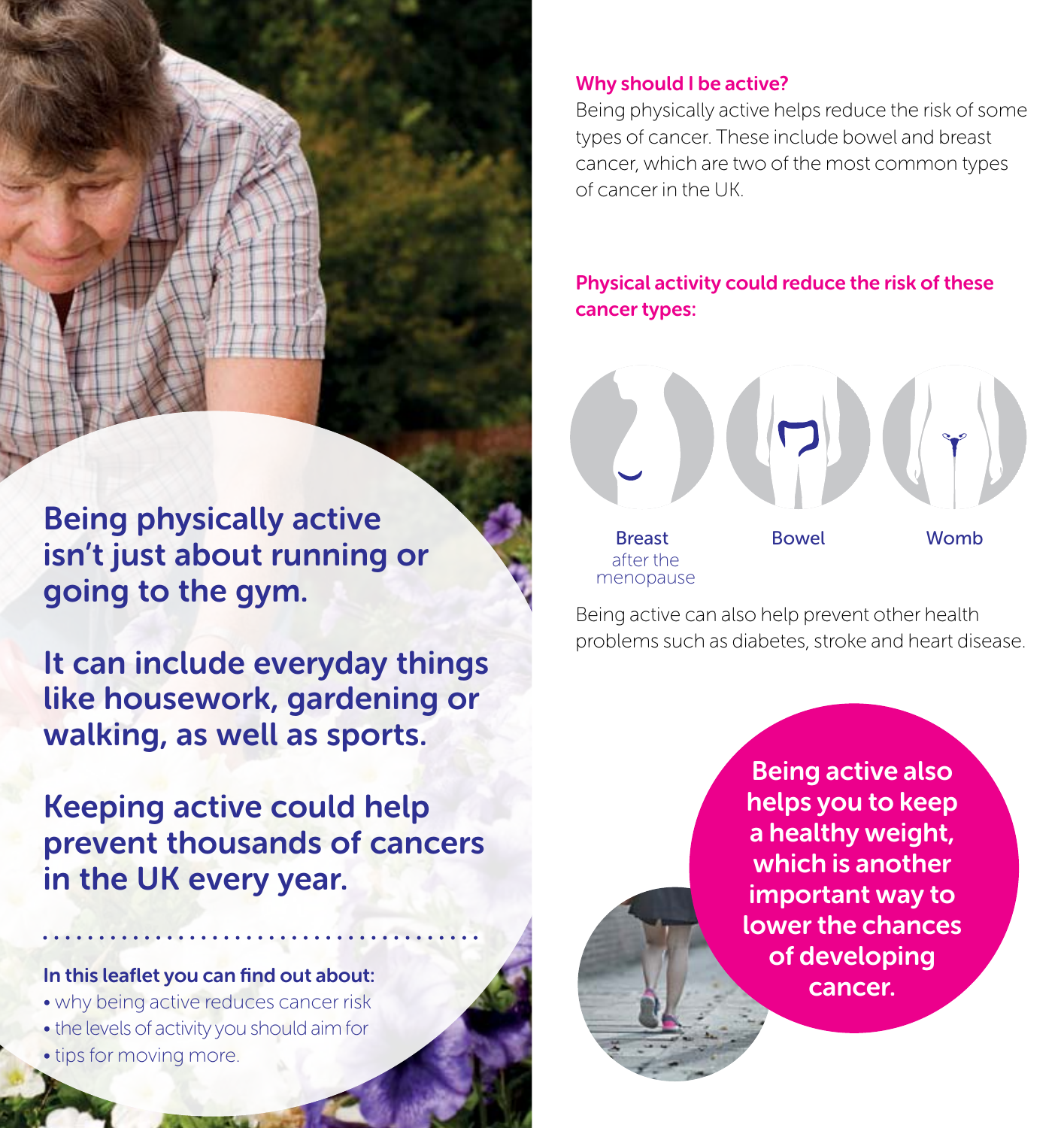## How could being active reduce the risk of cancer?

• By reducing the levels of hormones such as insulin, in your blood.

At high levels, these hormones make it more likely for bowel, breast and womb cancer to develop.

• By helping food move through your bowel quicker.

This means your bowel is exposed to cancercausing chemicals for less time, reducing the risk of bowel cancer.

#### • By reducing swelling in the bowel.

Long term swelling in the bowel can increase the risk of bowel cancer.

I lost 5 stone through physical activity and eating healthily



## Jeff Clark Lorry Driver

"To say I had an inactive lifestyle was an understatement. I went on a walk and when I got back I was worn out having got lost, but actually when I worked out how many calories I'd burnt it really spurred me on."

#### How active do I need to be?

The more active you can be the better and it's never too late to start.

Doing at least 2 .5 hours of moderate physical activity a week can help your health.

You can split this up into shorter bursts e.g.

## 10 minutes at a time or 30 minutes, 5 times a week

Moderate physical activity is any movement that makes you feel warm and slightly out of breath.

But remember to increase your level of activity gradually and see your doctor for advice if you are worried.

#### Tips for being more active

You can move more by making small changes like:

- Walking or cycling to and from work, if you can, or going for a short walk in your lunch break.
- Doing a couple of chores while watching TV
- $\blacktriangleright$  Have a kick about in your local park on the weekend.

For more visit www.cruk.org/active or www.nhs.uk/change4life

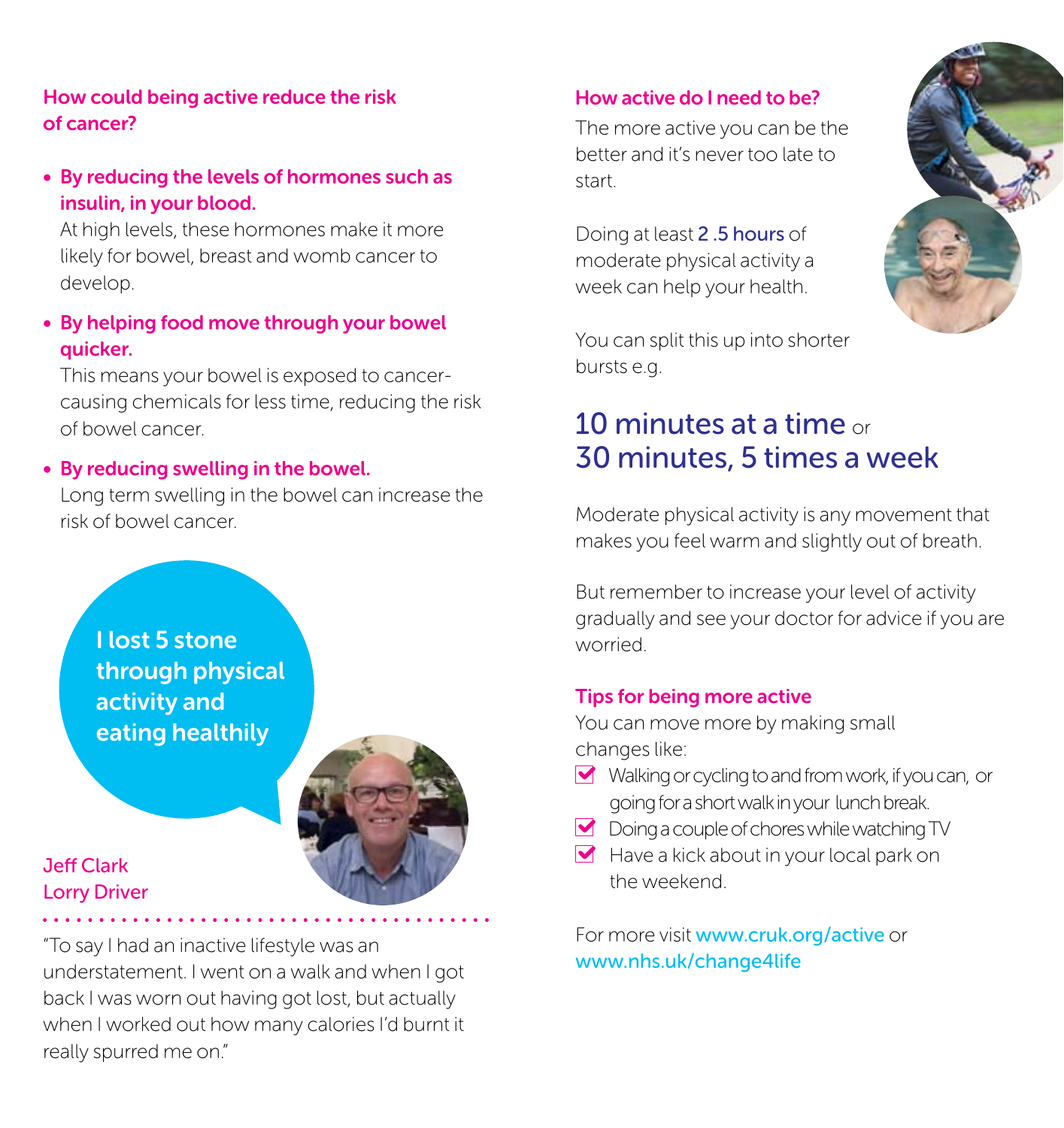## Further information You can find out more about cancer at www.cruk.org/about-cancer

Find out more about our health messages at www.cruk.org/health

If you want to talk in confidence about cancer, call our information nurses on freephone 0808 800 4040, Monday to Friday, 9am to 5pm.

All our leaflets are thoroughly researched and based on the most up-to-date scientific evidence. They are reviewed by independent experts and updated regularly. You can order our full range of leaflets free online at www.cruk.org/leaflets

#### About Cancer Research UK

We pioneer life-saving research to bring forward the day when all cancers are cured. From our volunteers and supporters to our scientists, doctors and nurses, we're all here to save more lives and prevent, control and cure all cancers.

Together we will beat cancer sooner. If you want to join the fight, call **0300 123 1861** or visit our website **www.cruk.org** 

#### Information in Lithuanian

For more information about cancer in Lithuanian please visit the website of Lithuanian Cancer Patient Coalition (POLA) www.pola.lt.

Ref: RTR1050 March 2015 Due for review by: March 2017 Registered Charity in England and Wales (1089464), Scotland (SC041666) and the Isle of Man (1103)



Cancer Research UK accepts no responsibility for the accuracy of this translation, nor the context in which the translation is published. This translation is solely the responsibility of POLA. © Cancer Research UK, 2015.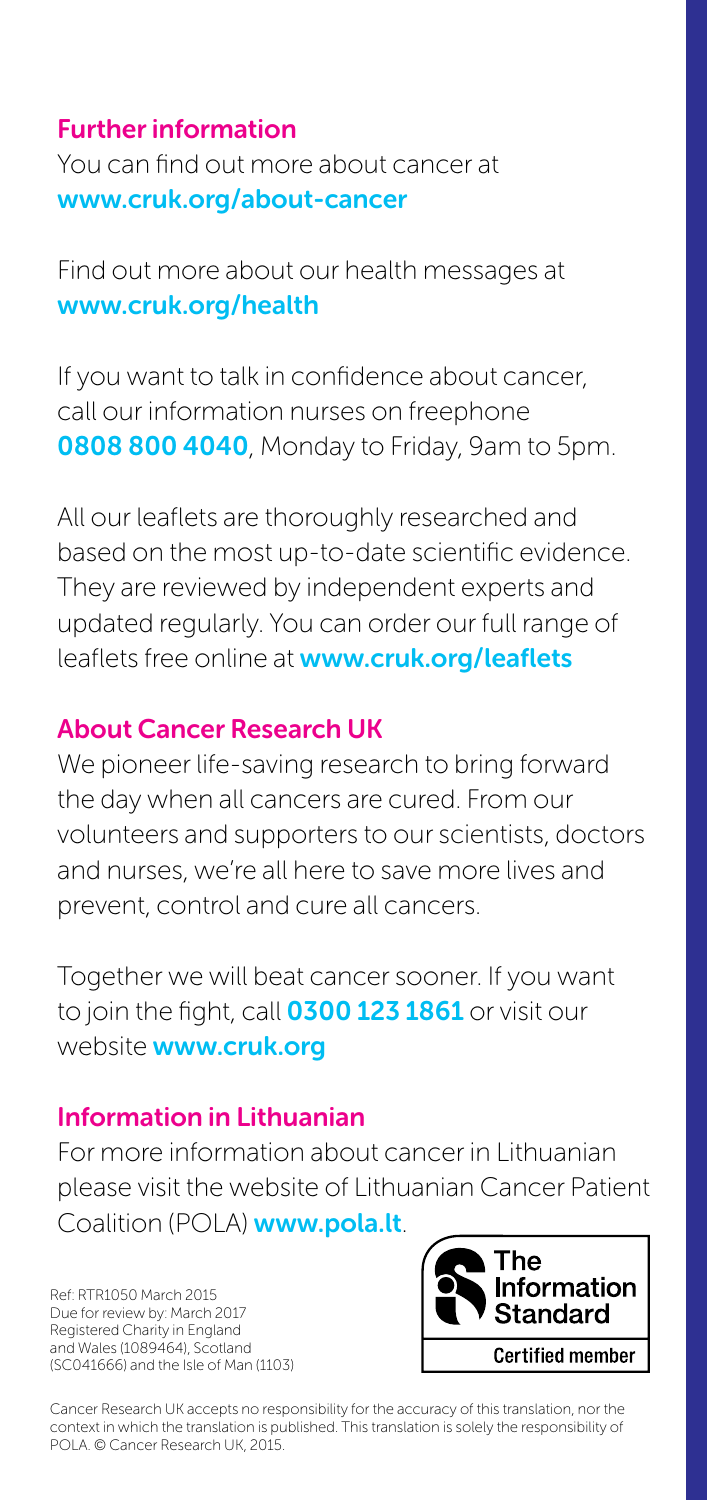# BŪKITE AKTYVŪS SUMAŽINKITE VEŽIO RIZIKĄ

cruk.org



**CANCER RESEARCH** 

UK









 $P$  agalbos Onkologiniams L igoniams Asociacija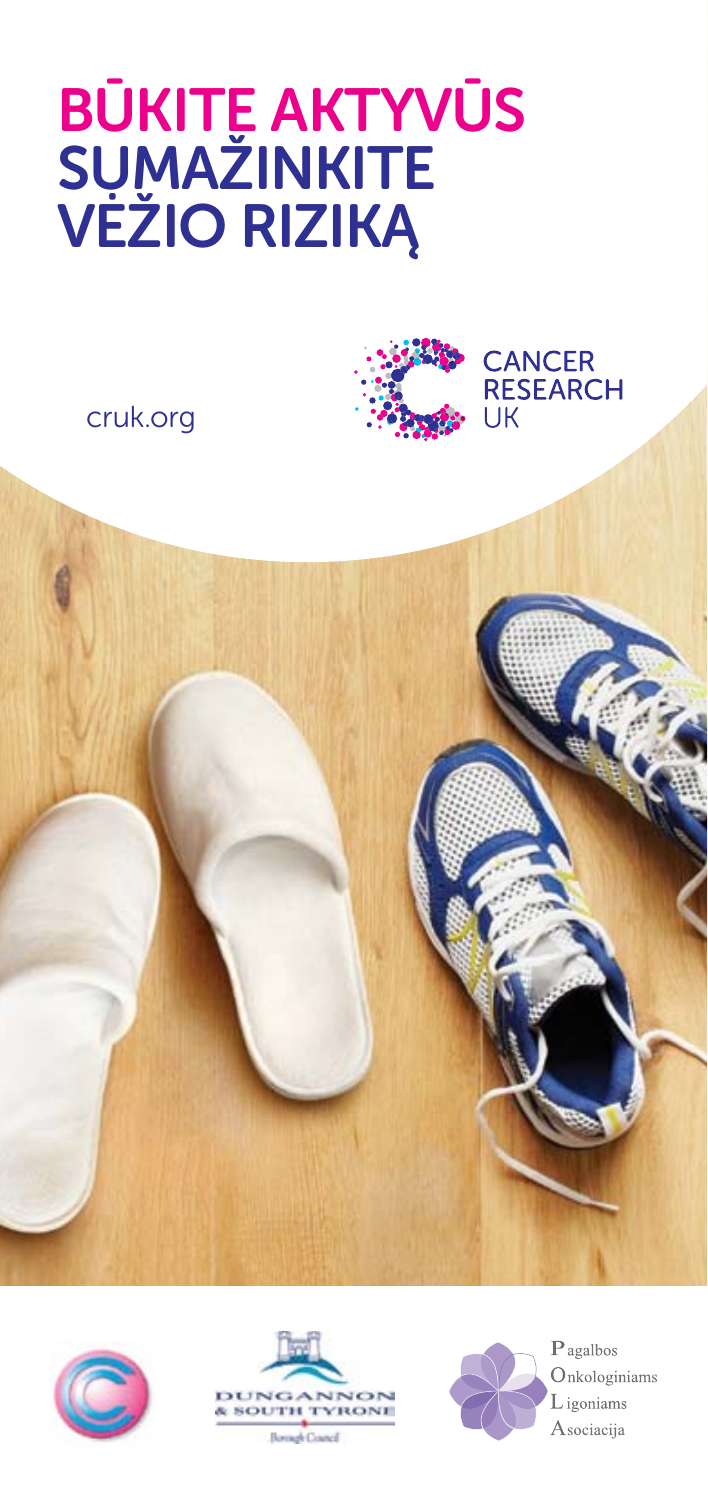Fizinis aktyvumas – ne tik bėgiojimas arba lankymasis sporto klube.

Tai gali būti kasdienė veikla, pvz., namų ruoša, sodo darbai, vaikščiojimas, žinoma, ir sportas.

Fizinis aktyvumas galėtų padėti išvengti tūkstančių vėžio atvejų Jungtinėje Karalystėje kasmet.

#### Šiame lankstinuke galite sužinoti:

- kodėl fizinis aktyvumas sumažina vėžio riziką;
- kokio fizinio aktyvumo lygio derėtų siekti;
- kaip daugiau judėti.

## Kodėl turėčiau būti aktyvus?

Būnant fiziškai aktyviems, sumažėja kai kurių vėžio rūšių rizika, pvz., žarnyno ir krūties vėžio, kurie yra dvi dažniausios vėžio rūšys Jungtinėje Karalystėje.

Fizinis aktyvumas gali sumažinti šių vėžio rūšių riziką:



(po menopauzės)

Fizinis aktyvumas gali padėti išvengti ir tokių sveikatos problemų kaip diabetas, insultas ir širdies ligos.

> Fizinis aktyvumas padeda ir išlaikyti sveiką svorį, o tai yra kitas svarbus vėžio rizikos mažinimo būdas.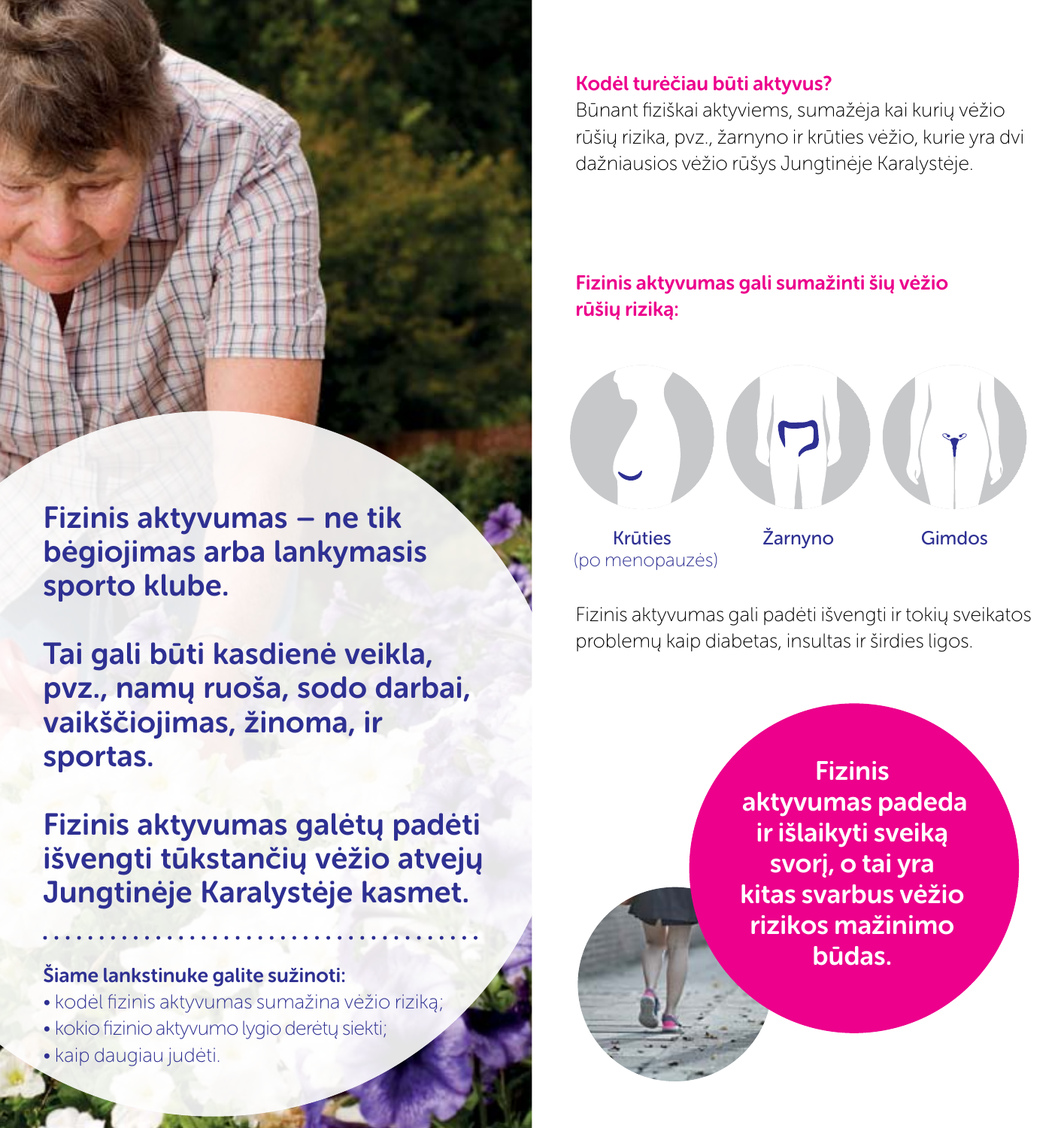### Kaip fizinis aktyvumas gali sumažinti vėžio riziką?

## • Sumažėja tokio hormono kaip insulinas koncentracija kraujyje.

Kai šio hormono koncentracija didelė, padidėja žarnyno, krūties ir gimdos vėžio rizika.

## • Maistas greičiau juda žarnynu.

Todėl žarnyną trumpiau veikia vėžį sukeliančios cheminės medžiagos ir sumažėja žarnyno vėžio rizika.

## • Sumažėja žarnų patinimas.

Žarnoms ilgai esant patinusioms, gali padidėti žarnyno vėžio rizika.

Būdamas fiziškai aktyvus ir sveikai valgydamas, netekau beveik 32 kg.



## Jeff Clark Sunkvežimio vairuotojas

"Sakydamas, kad gyvenau neaktyvų gyvenimą, netinkamai įvertinčiau situaciją. Kartą išėjęs pasivaikščioti pasiklydau, o grįžęs jaučiausi išsekęs, bet sužinojęs, kiek kalorijų sudeginau, pajutau gerą postūmį."

#### Fizinio aktyvumo intensyvumas

Kuo fizinis aktyvumas didesnis, tuo geriau, be to, niekada nevėlu pradėti sportuoti.

Jei per savaitę bent 2,5 valandos skirsite vidutinio sunkumo fizinei veiklai, sveikatos būklė pagerės.



Šį krūvį galite paskirstyti per kelis kartus, pvz.:

## 10 minučių per vieną kartą arba po 30 minučių 5 kartus per savaitę.

Vidutinis fizinis aktyvumas yra bet koks judėjimas, nuo kurio apšylate ir pradedate dažniau kvėpuoti.

Aktyvumo laipsnį būtinai pamažu didinkite, o jei dėl ko nors sunerimsite, patarimo kreipkitės į gydytoją.

#### Kaip būti aktyvesniems

Galite daugiau judėti, šiek tiek keisdami įpročius, pvz.:

- į darbą eikite pėsčiomis arba važiuokite dviračiu, per pietų pertrauką trumpam išeikite pasivaikščioti;
- žiūrėdami televizorių, atlikite porą namų ruošos darbų;
- savaitgalį paspardykite kamuolį parke.

Daugiau informacijos anglų kalba rasite adresu www.cruk.org/active arba www.nhs.uk/change4life